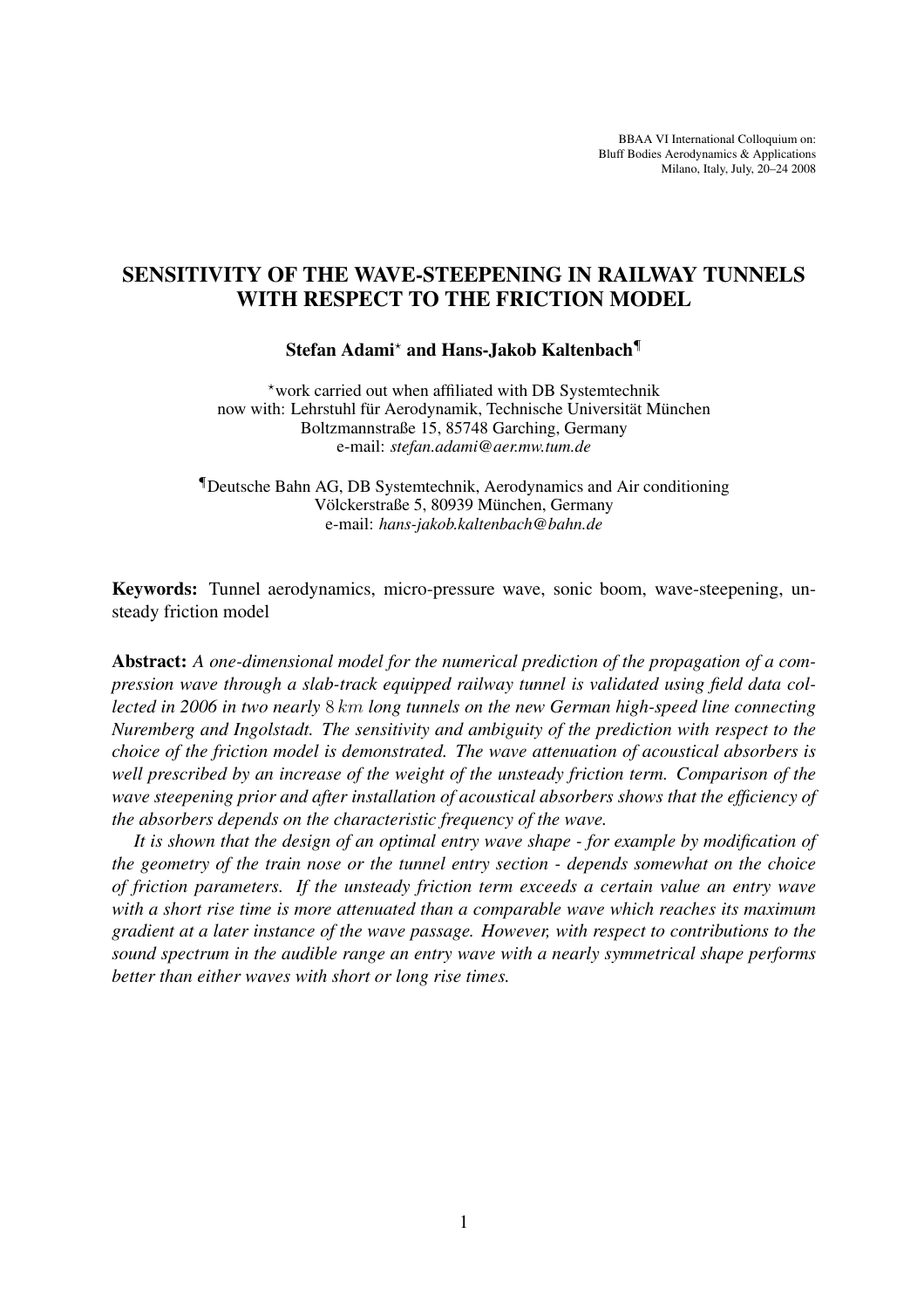## 1 INTRODUCTION

In the late 1970s the emission of the so-called micro-pressure waves (MPW) from tunnel portals became an issue on the Japanese Shinkansen high-speed network when train speed increased above  $200 \, km/h$  [18]. When the train enters the tunnel it acts like a semi-permeable piston. A compression wave forms ahead of the train which propagates through the tunnel at the speed of sound. The non-linear, gas-dynamic processes cause a steepening of the wave up to the possibility to form a shock if the tunnel is sufficiently long - in the order of  $10 km$  - and if frictional losses are small. When the wave is reflected at the opposite portal an impulsive wave is emitted into the surroundings which consist primarily of infrasound. The amplitude of this pressure pulse - the MPW - is approximately proportional to the maximum pressure gradient of the compression wave approaching the tunnel exit.

By now it is well understood what factors determine the intensity of the MPW and the associated possible nuisance and environmental impact. The magnitude of the pressure gradient created during train entry depends on train speed - approximately to the third power - , on the blockage, i.e. the ratio of cross-sectional area of train to tunnel, on the shape and the length of the train head, and on the geometry of the tunnel entrance.

The process of wave steepening during propagation along the tunnel is governed by the tunnel length, by the frictional losses, and by the presence of side branches and changes in cross sections in the tunnel. Large differences of the growth rate of the maximum pressure gradient have been observed for ballasted track and for slab track. When the tunnel exceeds a certain length further wave steepening is inhibited.

As a consequence, emission of micro-pressure waves is most critical for tunnels with small cross sections that are equipped with slab track, which have a length in the order of 5 to 10  $km$ , and where the operational speed exceeds  $250 \, km/h$ .

So far, MPW emission has not been a pressing issue on European networks for several reasons: most tunnels on existing high-speed lines are double track and have larger cross sections than in Japan where  $A_{tun} = 64 m^2$  on Shanyo Shinkansen. Also, some tunnels with a critical length or small cross sections are equipped with ballasted track. In addition, on most lines operational speeds are not as high as in Japan.

For example, on the German line segments between Cologne and Frankfurt and between Ingolstadt and Nuremberg where maximum speeds up to  $300 \, km/h$  are reached the cross section is 92 $m^2$ . Tunnels on the lines Hannover-Würzburg and Stuttgart-Mannheim have smaller cross sections of  $A_{tun} \approx 82 m^2$  but operational speed does not exceed 250 km/h. In addition, the two longest tunnels Landrücken (10.8 km) and Mühlberg (10.2 km) are (partially) equipped with ballasted track. Nevertheless, audible MPWs had been observed on the northern portal of the Mühlberg tunnel during test runs with the ICE-V when operated at speeds up to  $380 \, km/h$ .

In France, the 4.8 km long, single track Villejust tunnel near Paris is rather narrow with only  $46 m<sup>2</sup>$  cross section for each of its two tubes. However, MPW emission is not an issue there since it is equipped with ballasted track and since operational speed is limited to  $220 \, km/h$ .

Audible MPWs had been produced by purpose at the  $2700 \, \text{m}$  long Terranuova Le Ville tunnel (cross sectional area  $A_{tun} = 67 m^2$ ) on the line Rome-Florence within the research project TRANSAERO [13] and at the  $4500 \, m$  long Schulwald tunnel on the line Cologne-Frankfurt/Main [7, 8] by letting two trains simultaneously enter the tunnel on parallel tracks from the same direction, thereby reaching a blockage of  $R = A_{train}/A_{tun} \approx 0.21$ .

With the new line Nuremberg-Ingolstadt going in operation in the summer of 2006 the propagation of compression waves created during the tunnel entry of high speed trains has received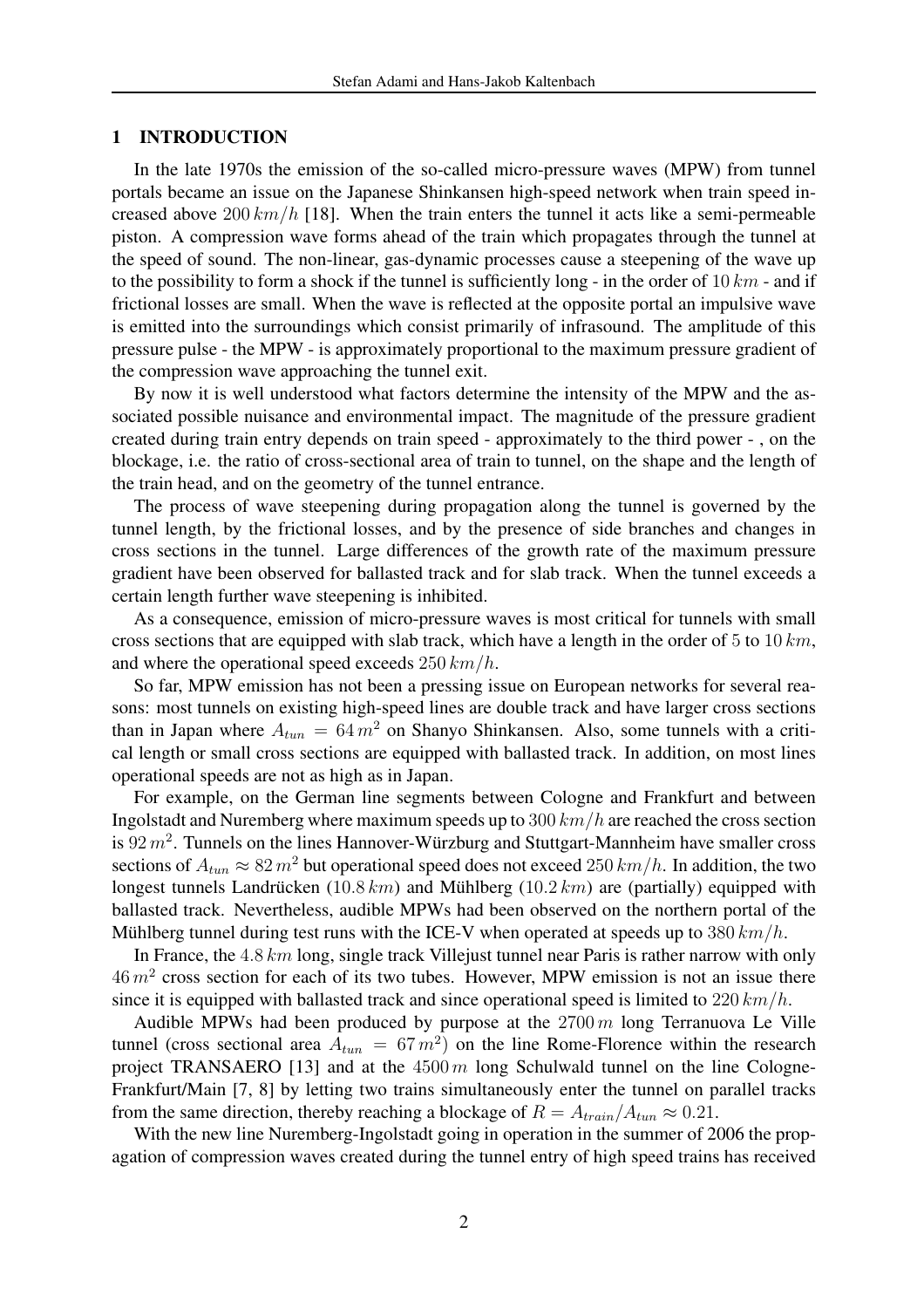renewed interest within Deutsche Bahn since two tunnels on the line reach a length in the order of 8 km. Initially, a ballasted trackbed was planned. Later, this was changed into slab track. As a result, the decrease of wave attenuation due to the change in the trackbed surface led to the emergence of noticeable MPW emissions when the line was tested prior to opening. In order to alleviate this problem both tunnels were equipped with sound absorbing material [2, 20] which allowed the line to go into operation without delay and without restrictions.

Within Deutsche Bahn AG the need for accurate prediction methods for the wave steepening has increased since new lines currently under planning or construction will be equipped with slab track and will have single-track tunnels with cross sections of  $60 m<sup>2</sup>$  [6]. In addition, the topic had received some attention within the context of maglev transportation [11, 21].

The main challenge for a one-dimensional numerical analysis of the wave propagation consists in the modeling of the friction effects. Side branches, air shafts, niches, and crosssectional changes can be treated with satisfactory accuracy within the framework of acoustic theory [16, 15, 4, 5].

The sound-absorbing properties of a ballast bed have been modeled in terms of an acoustic model - a series of Helmholtz resonators - for a porous surface [16, 15, 23], and in terms of an equivalent circuit analysis [17]. More recently, it was concluded that the effect could equivally well be captured by the so-called unsteady friction term [3].

The unsteady friction term was introduced by Zielke [29] in the context of friction modeling in the one-dimensional approximation of hydraulic networks. For laminar flow the term can be derived analytically since it arises solely from the reduction of the problem dimensions across the stream tube. Physically, when a uniform velocity disturbance propagates along a tube the friction effects are felt immediately at the walls. They diffuse from the tunnel walls into the core flow, causing a time delay between different layers of the stream tube. As a consequence the flow history - the past accelerations - appears in a one-dimensional approach where the flow is considered as uniform across the stream tube.

The concept of unsteady friction was extended to turbulent flows along smooth and rough walls in [28, 25, 27]. One of the first applications of an unsteady friction model in tunnel aerodynamics is reported in [19].

The prediction of wave propagation in tunnels is routinely carried out at the RTRI by the use of one-dimensional codes with the friction model parameters adjusted to give good agreement with measurements in tunnels with slab track or ballasted track [3, 5]. Other implementations of 1-D-codes and their validation against experimental data are reported in [24, 1].

The purpose of this paper is to document the background and the state-of-art of a onedimensional simulation tool developed at DB Systemtechnik for the prediction of the wave propagation. The emphasis is on verification - through comparison with an analytical solution - and validation by comparison with field data collected on the Euerwang tunnel of the Nuremberg-Ingolstadt line. As a side topic the potential of wave shape optimization within the context of the development of countermeasures is studied which has recently received some attention [14].

The paper is organized in the following way: in section 2 some details on the implementation of the friction model are given and the verification of the model is described. Results are presented in section 3, including calibration of the friction parameters against measurement data and an investigation of the wave shape influence on MPW emission when an unsteady friction model is used.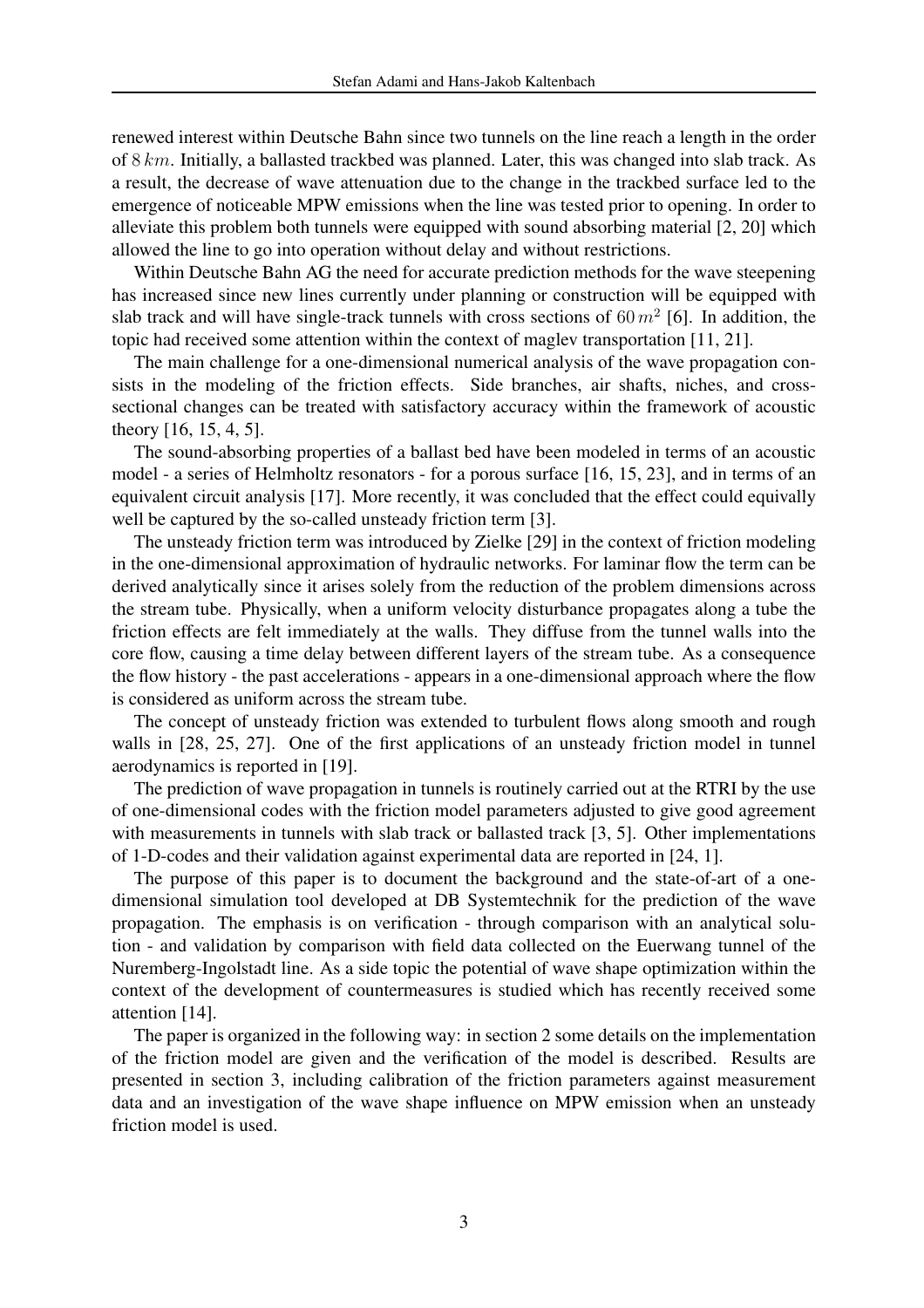### 2 METHOD

### 2.1 Computational approach

As in [5] the one-dimensional Euler equations augmented by the two source terms  $4 \tau_W / d_h$ and  $4 \tau_{us}/d_h$  modeling "quasi-steady" and "unsteady" friction according to

$$
\frac{\partial \left(\rho u\right)}{\partial t} + \frac{\partial \left(\rho u^2 + p\right)}{\partial x} = -\frac{\lambda}{d_h} \frac{1}{2} \rho u^2 - \epsilon_{us} \frac{16 \rho \nu}{d_h^2} \int_0^t W\left(t - \tau\right) \frac{\partial u(\tau)}{\partial \tau} d\tau \tag{1}
$$

are solved using the Godunov approach in the implementation of the CLAWPACK library routines [12]. Here,  $d_h = 4 A_{tun}/U_{tun}$  denotes the hydraulic diameter of the tunnel and  $W(t-\tau)$  is a weighting function which depends on the Reynolds number and the roughness [22, 27]. Heat transfer to the tunnel walls is not included in the model. At each cell interface a Riemann problem is solved based on Roe's approximate solver. Zero-order extrapolation boundary conditions are specified at both ends of the computational domain.

The problem is formulated with respect to a non-moving coordinate system. However, in order to save resources the computational domain which extends over approximately twice the length of the initial wave front - in the order of  $100 m -$  is shifted in the direction of wave propagation at regular intervals of  $10 \, m$ . Each time the domain is shifted, part of the solution at the rearward end of the wave is lost whereas the conditions of air at rest are specified at the newly added grid points ahead of the wave front. The time step is chosen such that the Courant number does not exceed the value of one in the entire domain.

As in [26] the weighting function in the unsteady friction term is approximated efficiently in terms of a series expansion of decaying exponentials according to

$$
\tau_{us}\left(t+\Delta t\right) \approx \sum_{i=1}^{N} \left[ \tau_i\left(t\right) e^{-\frac{4n_i\nu}{d_h^2}\Delta t} + \frac{\rho m_i d_h}{n_i} \left(1 - e^{-\frac{4n_i\nu}{d_h^2}\Delta t}\right) \frac{\partial u}{\partial t}\Big|_{t+\Delta t} \right] \,. \tag{2}
$$

Here,  $n_i$  and  $m_i$  are the coefficients of the N exponentials of the series approximation of W. For every node at each time step the N summands  $\tau_i$  from the previous time step are used (and updated) which contain the entire previous history of the acceleration  $\partial u/\partial t$ .

# 2.2 Unsteady friction model

Different flow states (laminar/turbulent) and roughness parameters enter the unsteady friction term through the weighting function  $W(\psi)$  as function of the dimensionless time  $\psi = 4\nu\theta/d_h^2$ and the Reynolds number  $Re = u d_h/v$  where  $\theta = t - \tau$  is the time running backwards. For example, the model of [25] reads

$$
W = \frac{1}{2\sqrt{\pi\psi}}e^{-B\psi} \quad , \quad B = \frac{1}{12.86}Re^{\kappa} \quad , \quad \kappa = \log_{10}\left(\frac{15.29}{Re^{0.0567}}\right) \quad . \tag{3}
$$

In Fig. 1 three models are compared, namely Zielkes analytical solution [29] for the laminar case and two versions of Vardy & Brown [22, 25] for a turbulent pipe flow with smooth walls. It is evident that the approximations for  $W(\psi)$  only differ for dimensionless times  $\psi \geq 10^{-5}$ . On the other hand the maximum spatial extension of a typical compression wave is in the order of 100 m which corresponds to a time of passage of 0.3 s respectively  $\psi = 2.5 \cdot 10^{-7}$  for  $d_h = 8.5 \, m.$ 

Thus, it is no surprise that in the computational example of a typical wave propagation considered in Fig. 1 (right) the steepening proceeds at the same rate for the three different models.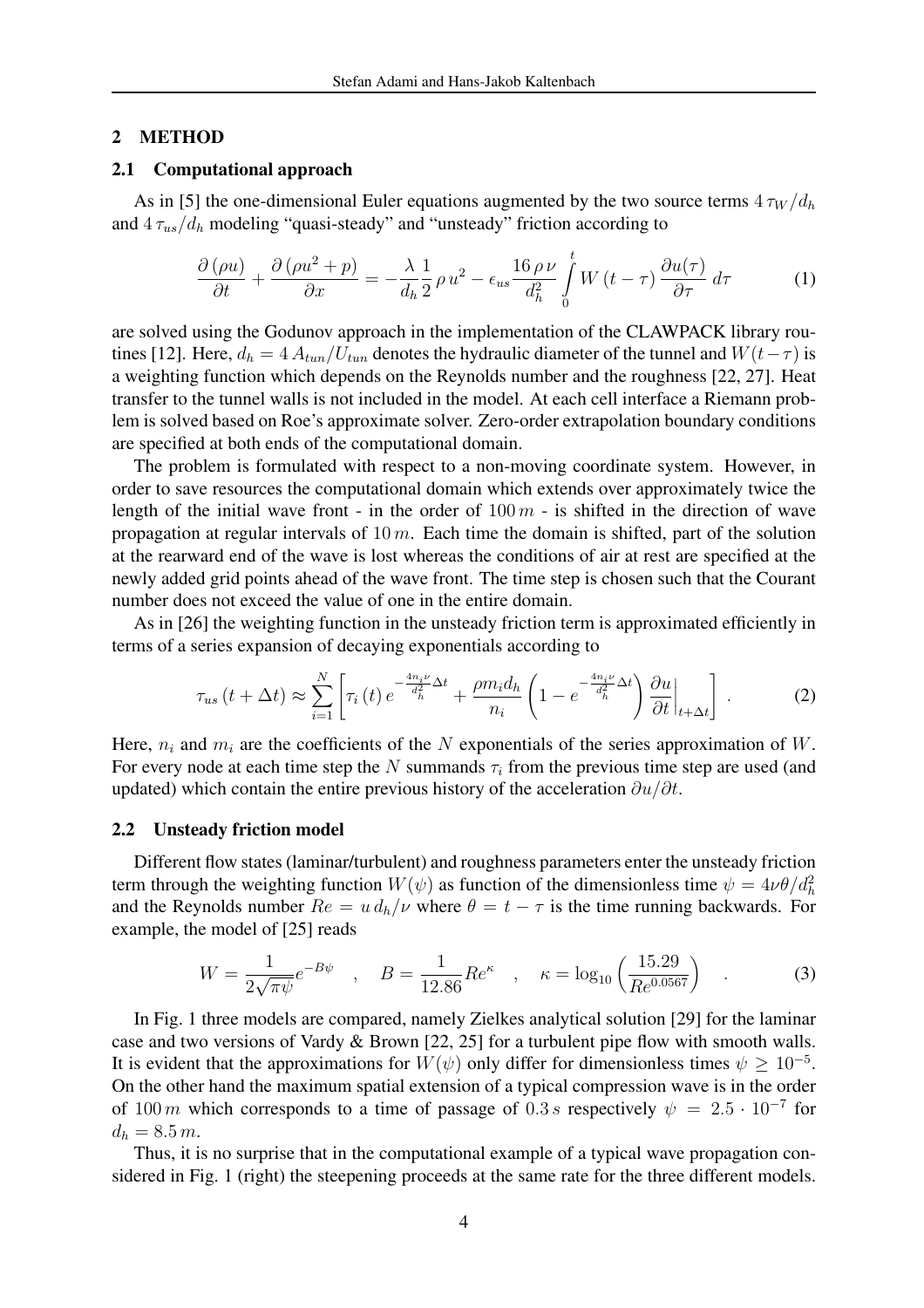Similarly, for the relevant time scales the consideration of roughness according to [27] corresponds primarily to a (vertical) shift of the entire curve  $W(\psi)$  in Fig. 1. Thus, its effect can equally well be captured by an adjustment of the global weight  $\epsilon_{us}$  of the entire term rather than by a change in  $W$ . Apparently, a similar experience was made at RTRI since in the implementation reported in [14] the unsteady friction model of [25] was simplified such that the differences to other models for W disappeared.



Figure 1: Comparison of three models for the unsteady friction term: Left: different approximations of the weighting function W as function of  $\theta = t - \tau$ , Right: evolution of the maximum pressure gradient in a simulation with  $\lambda = 0$ ,  $\epsilon_{us} = 5$ , and three models for W.

#### 2.3 Code verification and check of convergence

The implementation was thoroughly tested and validated by comparison with the analytical solution for the inviscid case. Fig. 2 shows the growth of the maximum pressure gradient for a synthetic polynomial shaped initial wave with  $\partial p/\partial x|_{max} = 5000 Pa/s$  and an amplitude of  $1500 Pa$ . The numerical solution starts to deviate from the analytical reference solution after  $7500 \, m$  propagation. By that time the maximum gradient has increased by an order of magnitude.



Figure 2: Evolution of the maximum pressure gradient versus propagation distance for mesh sizes of  $\Delta x =$  $0.25 m$ ,  $0.125 m$  and  $0.0625 m$ .

The implementation based on the Godunov scheme was compared with a McCormack dis-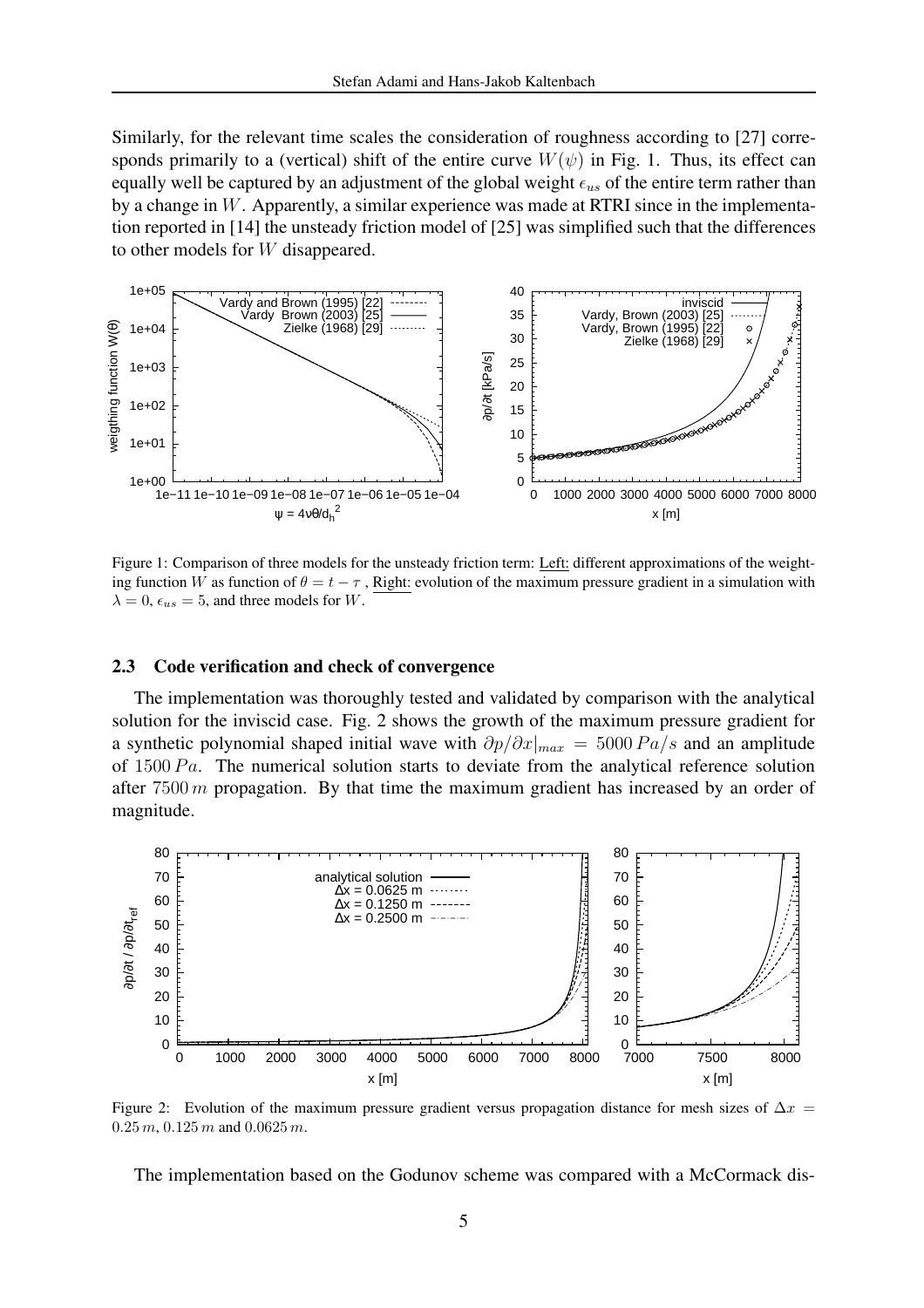cretization of second order accuracy in time and space. The superior accuracy of the Godunov scheme compensates for its by a factor of 2.4 higher computational cost per node. This is demonstrated in Fig. 3 which shows that the solution converges faster than for the McCormack scheme.



Figure 3: Dependence of the maximum pressure gradient on the spatial resolution  $\frac{1}{\Delta x}$  after propagation over 7400 m, 7500 m, and 7600 m for the McCormack scheme (left) and for the Godunov scheme (right).

When the code is applied for routine investigations the grid independence of the solution is always checked by doubling the resolution. No general rule with respect to the minimum spatial resolution required for obtaining a certain accuracy can be derived solely on the base of the amplitude and the maximum steepness of the initial wave. It has been observed that the curvature in the vicinity of the location where the maximum gradient occurs plays an important role. As a consequence, a resolution criterion based on the third derivative at the inflection point of the entry pressure wave has been derived and proven to be applicable in practice.

# 3 RESULTS

# 3.1 Calibration of friction parameters and model validation

In order to use the model for the prediction of the wave propagation in tunnels the friction parameters  $\lambda$  and  $\epsilon_{us}$  have to be adjusted. This is done subsequently until satisfactory agreement with field data is achieved.

For validation, measurements from two tunnels of the 89  $km$  long double-track line connecting Nuremberg with Ingolstadt are used. From this, a total of  $27 \, km$  is situated in tunnels with a nominal value of the approximately semi-circular cross section of  $92 m<sup>2</sup>$ . Most parts of the line are covered with slab track, employing the systems Rheda 2000 (line km 11.5 to 13.6 and 48.6 to 84.6) and Max Bögl (line  $km$  13.6 to 48.6). In the original planning the tunnel interior as well as the entire line was to be built in ballasted track.

Going from north to south the  $7700 \, m$  long Euerwang tunnel is located between line km 49.145 and 56.854 whereas the  $7260 m$  long Irlahull tunnel extends from line  $km$  59.564 to 66.824. As shown in Fig. 4 (left) the tunnel walls have a smooth concrete surface which is interrupted in regular intervals by seams. The interior is equipped with installations holding the catenary, signals, lighting, and other items related to safety and emergency handling. In regular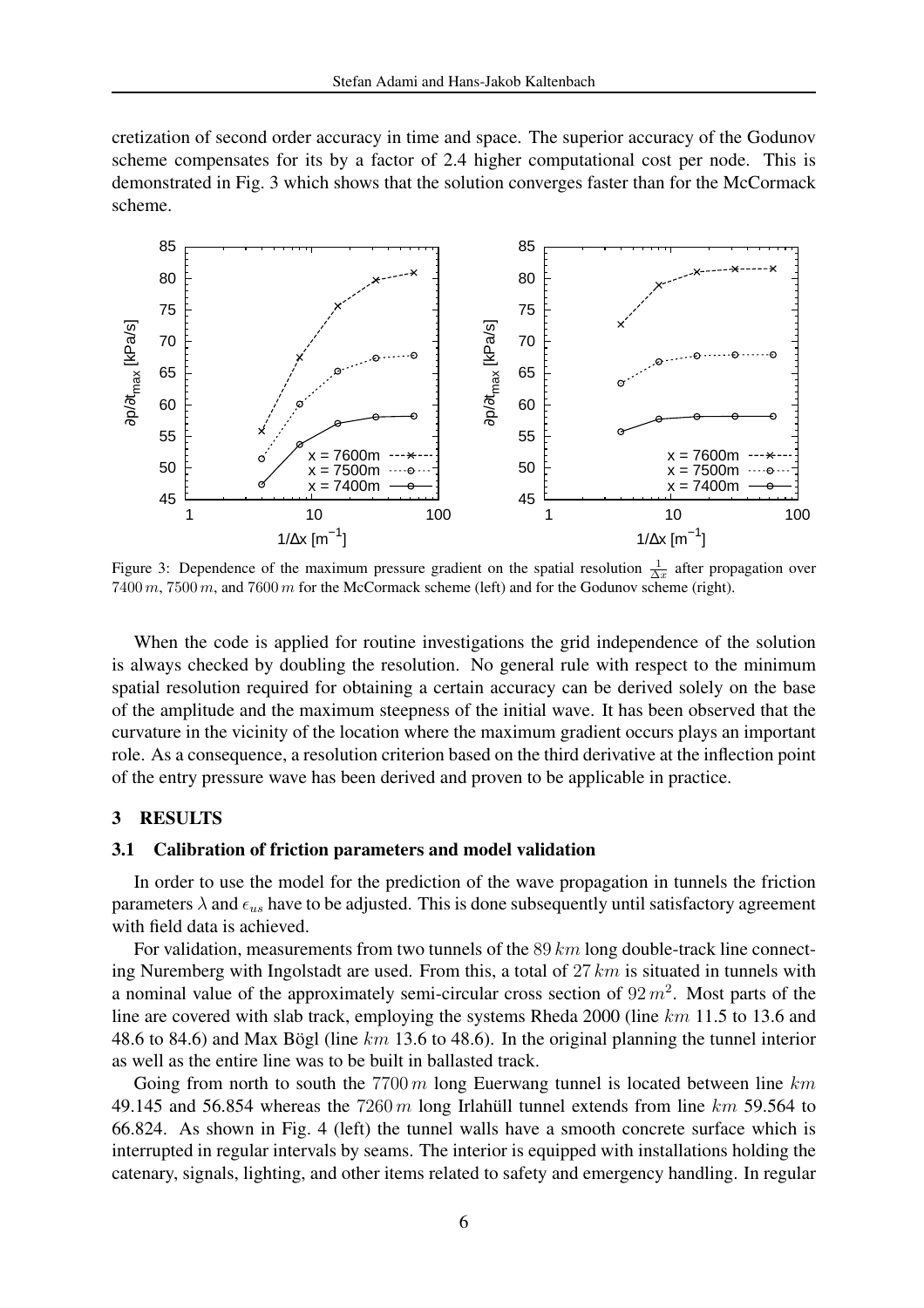

intervals of approximately 1000 m there are small niches with a depth of  $2m$  that are closed by pressure-tight doors leading to emergency exits, see Fig. 4 (upper right)

Figure 4: Interior of the Euerwang tunnel.

Fig. 4 also shows the track bed, consisting in a flat concrete surface from which shallow ends of sleepers protrude on which the rails are mounted. Acoustical absorbers were mounted in between the rails and to some extent outside of the track as shown in Fig. 4 (lower right).

In 2006 prior to the line going into operation the wave propagation in the tunnel was measured by installing pressure probes in about  $200 \, m$  distance from the portals and in between in regular intervals of approximately  $1400 \, m$ . A wide range of entry pressure waves was recorded from the passage of different train heads (ICE 3 and the ICE-S test train with the same nose shape as the ICE 1) cruising at speeds up to  $330 \, km/h$ .

The recorded pressure time series had to be low-pass filtered in order to allow for a reliable determination of the wave steepness, i.e. the pressure gradient, to be compared with model predictions. Two types of low-pass filters were used which yielded similar results. The first method consisted in a cubic spline fit of the curve  $p(t)$  for which the parameters were derived using leastsquares minimization of the error. The spacing  $t_{\text{spline}}$  of the nodes of the interpolating splines was adapted to the increasing steepness of the compression wave - characterized by the rise time  $t_{wave} = \Delta p/(\partial p/\partial t|_{max})$  - according to  $t_{spline}/t_{wave} \approx 0.07...0.12$ . The second method consisted in the use of a 4th order Butterworth filter with a cut-off frequency  $f_{cut} \approx 80/t_{wave}$ .

The measurement of such a rapid pressure rise poses a challenge when the wave develops into a shock. Therefore, some strong MPW events with uncertain accuracy were not included in the validation process. The code validation focuses on the range of pressure gradients which are relevant in practice, namely  $\partial p/\partial t|_{max} < 80 kPa/s$ .

As initial conditions for the model predictions the low-pass filtered pressure recordings from a position in about  $200 \, m$  distance from the tunnel portals were used. From this, the initial values for density and velocity were derived based on the isentropic relations for a simple, right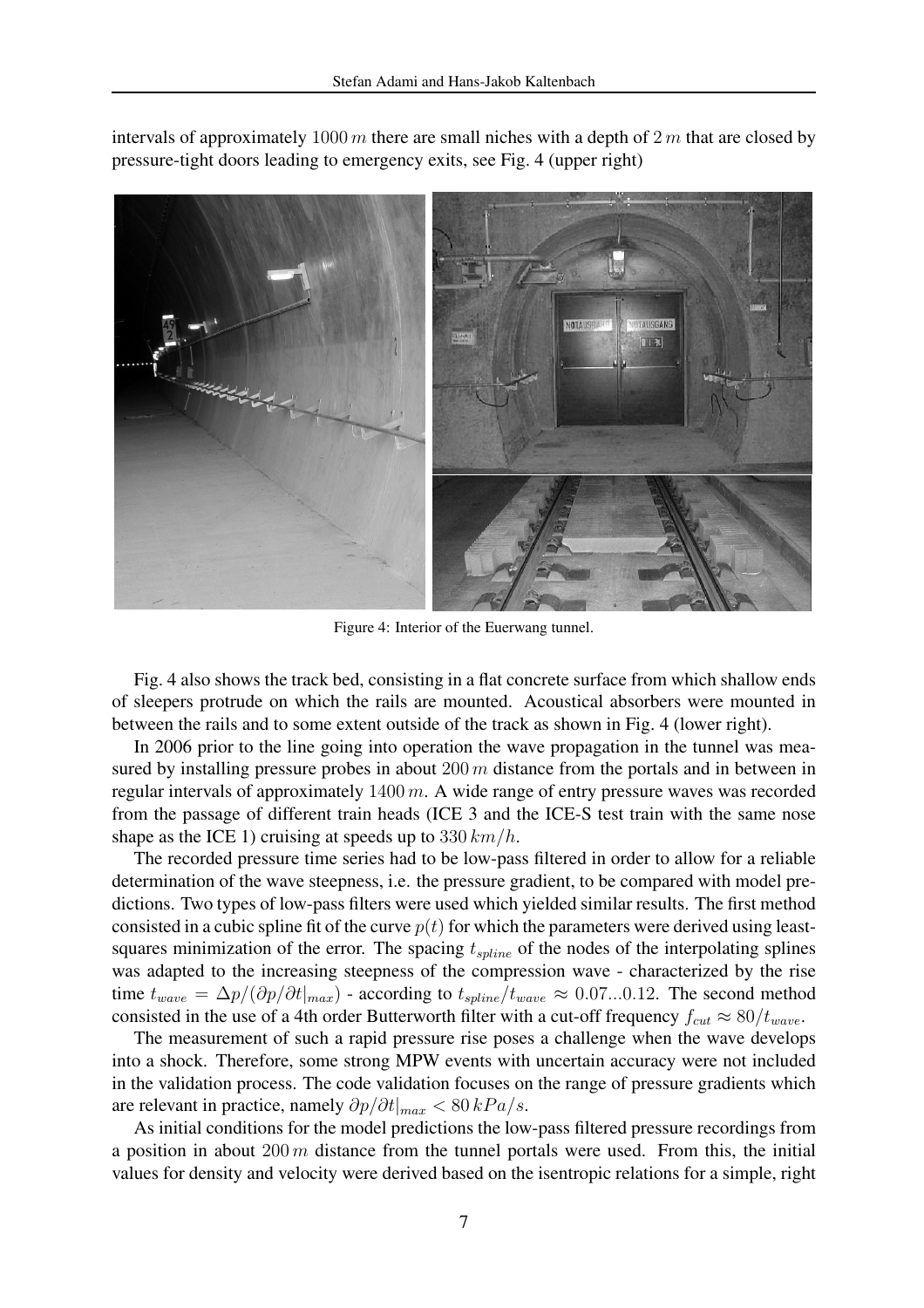traveling wave.

Fig. 5 shows an example for wave steepening in the Euerwang tunnel prior to installation of the acoustical absorbers. The friction parameters  $\lambda$  and  $\epsilon_{us}$  were varied until the best average agreement for an ensemble of about 30 test runs at different speeds was reached. In order to arrive at such a good agreement both parameters  $\lambda$  and  $\epsilon_{us}$  had to be assigned non-zero values simultaneously. Similar to [3, 5] a value of  $\lambda = 0.04$  gave good agreement with respect to reproduction of the slow decay of the wave amplitude. We found that significantly lower values of the unsteady friction parameter had to be used than the values of  $9 < \epsilon_{us} < 11$  reported in [3, 5]. This might indicate that there exist some currently unknown differences among slabtrack equipped tunnels in Japan and in Germany which have a subtle influence on the wave steepening process.



Figure 5: Comparison of measured and simulated wave shape at six locations in the tunnel prior to installation of acoustical absorbers. For clarity, only a subset of the recorded samples is shown.

Fig. 6 (left) shows the wave steepening in condensed form by considering the relative increase of the maximum pressure gradient over segments of  $1460 \, m$  length. Due to the prefiltering of the measurements the scatter has been considerably reduced compared to a similar plot shown in [20]. Fig. 6 demonstrates that the wave steepening can be accurately modeled over a considerable range of pressure gradients, covering approximately a 10-fold increase of the steepness of the initial wave.

The ensemble of propagating waves used for the validation includes waves resulting from train passages in both directions of the tunnels. Since portal shapes differ at both tunnel ends the entry pressure wave differs too. This has some consequences for the further assessment and quantitative description of the wave steepening. In the inviscid case the steepening is independent of the wave shape and depends on the maximum initial gradient and the value of the pressure at the location of the maximum initial gradient.

If a friction model is included a detailed numerical analysis based on synthetic entry waves with the same nominal value of  $\partial p/\partial t|_{max}(0)$  shows that the steepening rate - expressed in terms of  $\partial p/\partial t|_{max}(x)$  - is no longer independent of the wave form. Thus, it is not entirely correct to describe the wave steepening rate in terms of a single curve as done in Fig. 6 and 8. Nevertheless, for the primary range of interest with maximum pressure gradients at the tunnel exit below 20  $kPa/s$  the wave-shape dependence is small and can be neglected given the considerable uncertainties in the measurements and in the determination of the pressure gradient.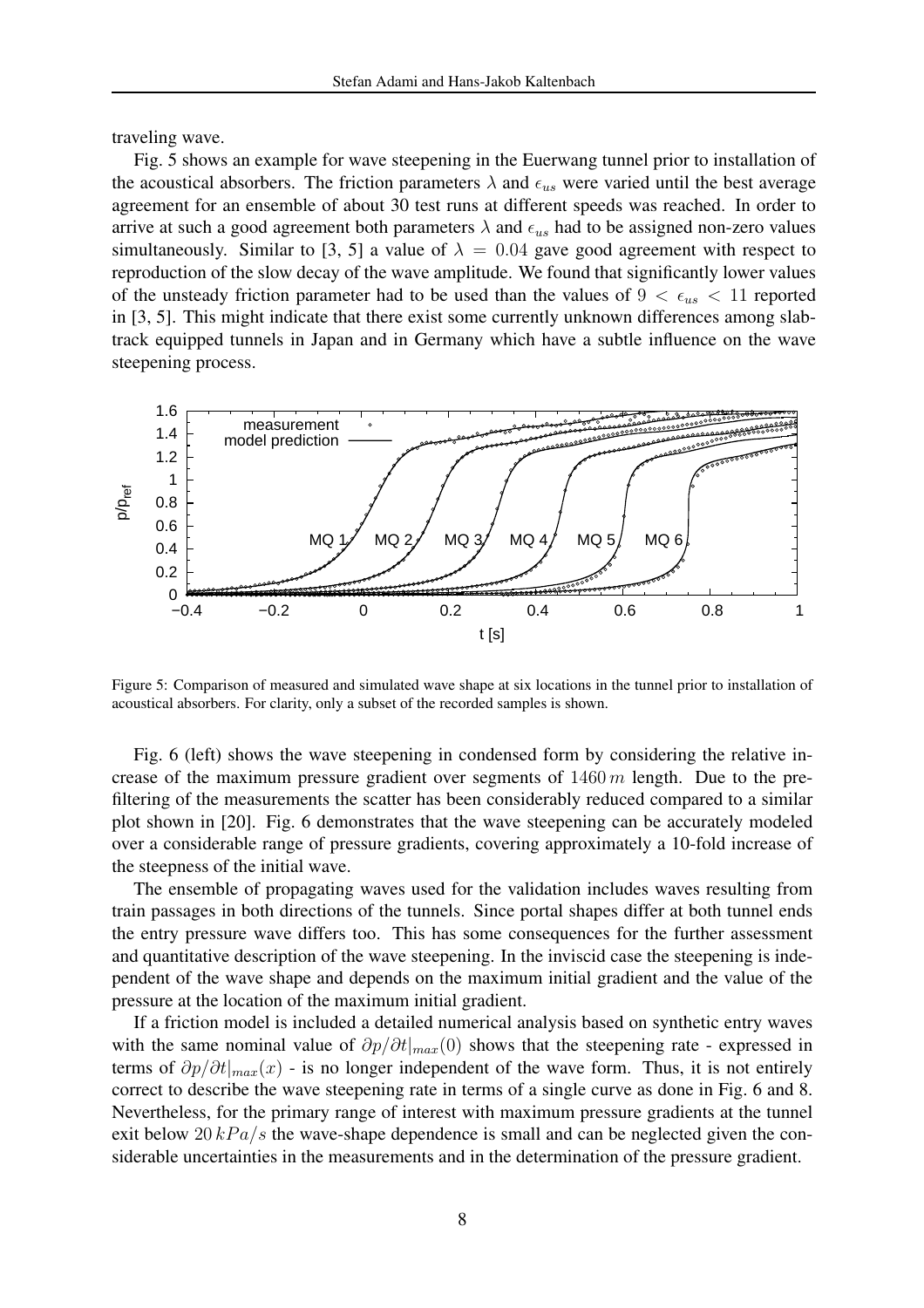

Figure 6: Wave-steepening prior to installation of absorbers: Left: Maximum pressure gradient (in arbitrary units) after propagation through a segment of length 1460 m. Right: evolution of the maximum pressure gradient along the tunnel for two train speeds  $v_1$  and  $v_2$ .

Installation of the acoustical absorbers as shown in Fig. 4 (lower right) changed the wavesteepening significantly despite the fact that only 1% of the tunnels cross section was occupied by the porous material. Fig. 7 and 8 show a comparison of model predictions and measurements for this case.



Figure 7: Comparison of measured and simulated compression wave (in arbitrary units) at six locations in the tunnel after installation of acoustical absorbers. Only a subset of the measurements is shown.

These plots demonstrate the very good agreement of the model with respect to the slowly decreasing amplitude and the steepness of the wave which is crucial for the accurate prediction of the emitted infrasound wave at the tunnel exit. Again, both parameters  $\lambda$  and  $\epsilon_{us}$  had to be assigned non-zero values simultaneously. Nevertheless, it was found that different combinations of  $\lambda$  and  $\epsilon_{us}$  gave comparable good predictions. This non-uniqueness of the proposed model approach emphasizes the need for a better theoretical foundation. Ideally, a relation between the model friction parameters and some characteristic parameters of the tunnel walls, the trackbed, and other installations such as catenary and signals should be developed. The installation of sound absorbers in the trackbed has a significant impact on the wave steepening which demonstrates the strong sensitivity of this process with respect to small modifications in the surface conditions of tunnel walls and the addition of porous material.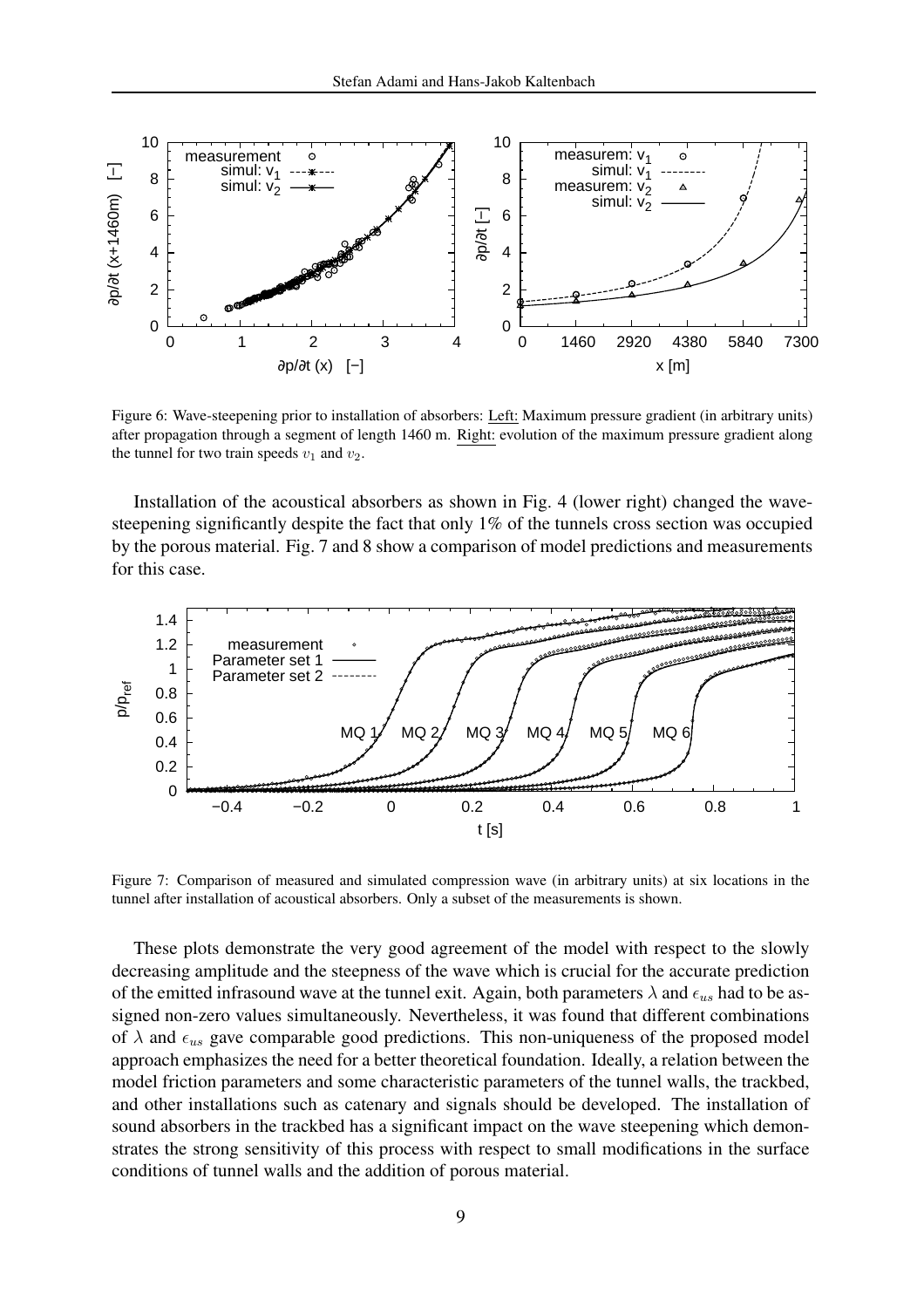

Figure 8: Comparison of wave-steepening after installation of absorbers for two sets of friction parameters. Left: Maximum pressure gradient (in arbitrary units) after propagation through a segment of length 1460 m. Right: evolution of the maximum pressure gradient along the tunnel.

### 3.2 Effect of absorbers

The wave steepening over segments with a length of  $1460$  m can be expressed as

$$
\xi_{1460m} = \frac{\frac{\partial p}{\partial t}|_{max}(x + 1460m)}{\frac{\partial p}{\partial t}|_{max}(x)} \quad . \tag{4}
$$

It is plotted against  $\partial p/\partial t|_{max}(x)$  in Fig. 6 and 8. These curves can be approximated by the two functions

$$
\xi_{\text{no absorbers}}(C) = \frac{1 + K_1 C}{1 + K_2 C^2} \quad \text{and} \quad \xi_{\text{with absorbers}}(C) = C^{(K_3 C)} \quad , \quad \text{where} \quad C = \frac{\partial p}{\partial t} \Big|_{max} (x) \quad . \tag{5}
$$

Thus, the efficiency of the acoustical absorbers can be expressed in terms of

$$
\eta_{1460\,m} = \frac{\xi_{\text{no absorbers}} - \xi_{\text{with absorbers}}}{\xi_{\text{no absorbers}}} = \frac{\frac{1 + K_1 C}{1 + K_2 C^2} - C^{(K_3 C)}}{\frac{1 + K_1 C}{1 + K_2 C^2}}.
$$
\n(6)

This expression is plotted in Fig. 9 as function of the maximum pressure gradient. Assuming an amplitude of  $\Delta p = 1000 Pa$  the horizontal axis can be directly converted into a characteristic frequency  $f_{wave} = \partial p / \partial t |_{max} / \Delta p$  of the compression wave.

The plot shows that up to a certain wave steepness corresponding to  $f_{wave} < 6 Hz$  the installation of absorbers has little effect on the steepening. This observation might be of some practical relevance for the installation of absorbers in a single-track tunnel which is always operated in the same running direction. There, it might be more economical to only equip the second half of the tunnel oriented towards the exit portal in which the wave has reached a certain steepness rather than to install the absorbers in the entire tunnel.

However, in case of the 7.7 km long Euerwang tunnel a significant improvement of the wave attenuation was observed when the acoustic absorbers covered the full length as compared to only two stretches of  $2 km$  length - corresponding to about  $25\%$  of the total length - near each portal.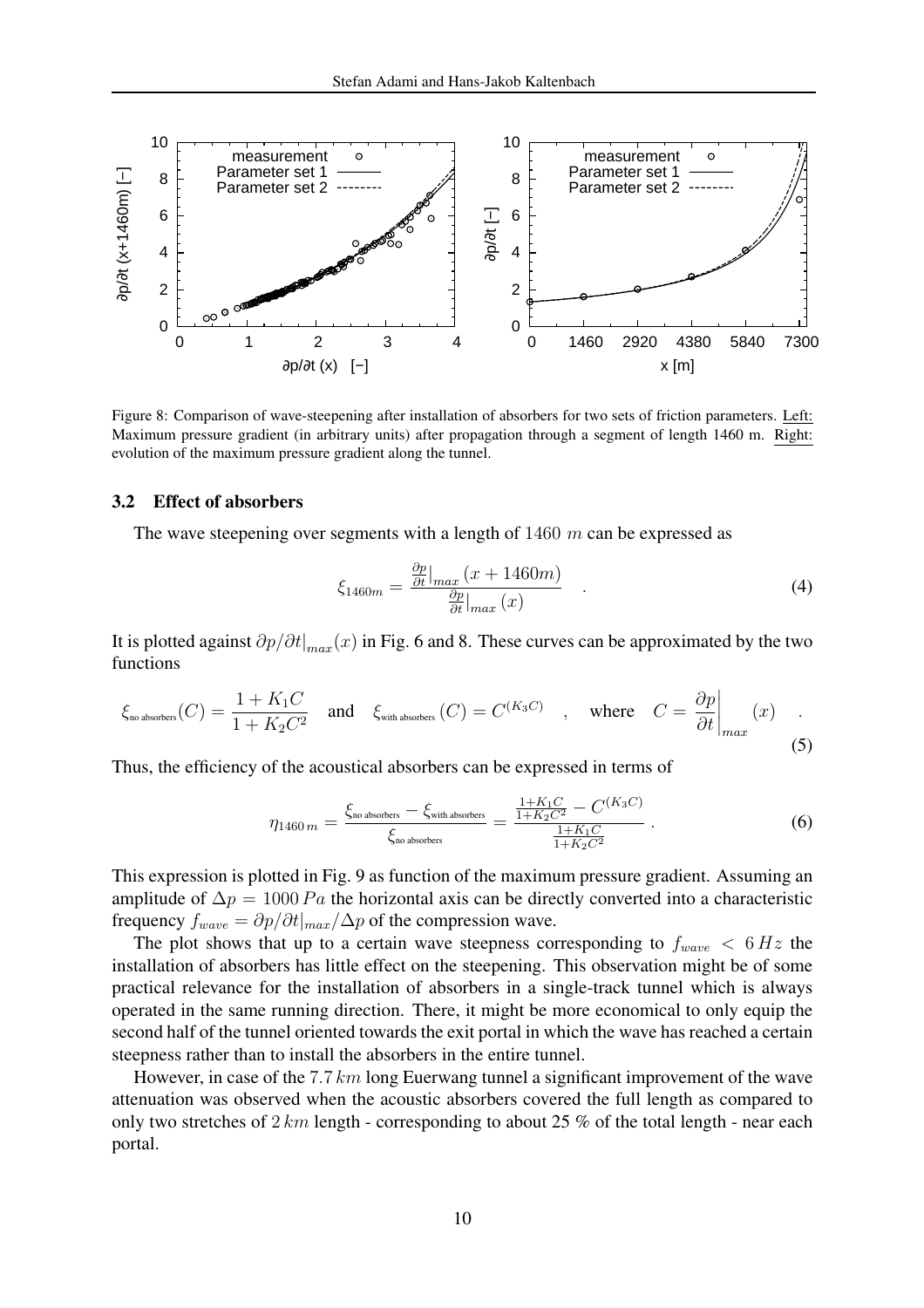

Figure 9: Efficiency of absorbers as function of the maximum pressure gradient of the compression wave. The horizontal axis can also be interpreted as characteristic frequency (in  $Hz$ ) of the wave.

# 3.3 WAVE SHAPE OPTIMIZATION

One way to mitigate the steepness of the compression wave consists in the installation of vented hoods or flared portals [18, 9, 10]. By careful design of the cross section and length of the hood and the installation of small side openings in the walls near the portal the shape of the compression wave can be modified.

Ideally, the pressure wave has an almost constant gradient. The primary peak of the emitted pulse is associated with the maximum pressure gradient. In practice, the entry wave from a train entering a hood exhibits several small changes in slope which lead to the emergence of additional peaks. After installation of a tunnel entry hood the size of the openings undergoes some fine tuning in order to optimize the properties of the resulting entry wave with respect to noise emission at the exit portal. The fine tuning allows to adjust the relative size and the order of occurrence of the different peaks of the emitted wave.

Also, in principle it is possible to control the location in the wave front where the maximum pressure gradient occurs. In [14] entry waves were characterized in terms of their 'rise time', i.e. the fraction of time during wave passage it takes to reach the maximum gradient. Thus, a short rise time is typical for a wave which reaches its maximum steepness for a pressure which is well below the half of the disturbance amplitude. Vice versa, a long rise time means that the maximum gradient occurs at a pressure value corresponding to the rear part of the wave front.

Thus, it is interesting to study by numerical simulation how the shape of the entry wave influences the magnitude and frequency content of the emitted wave. This was done in [14] using a one-dimensional model equipped with steady and unsteady friction term as outlined above. In order to reduce the computational effort for an extensive parametric study the numerical tests were carried out using rather high values of the weighting factor  $\epsilon_{us}$ , thereby exaggerating by purpose the influence of the unsteady friction term on the evolution of the wave.

The use of  $\epsilon_{us} \approx 90$  in [14] allowed to stop the simulation after a few hundreds of meters of propagation. Then, some conclusions were drawn by cross comparing results which were all carried out using the same value of  $\epsilon_{us}$  but different initial wave shapes. Based on these studies it was concluded in [14] that waves with a short rise time are more attenuated during propagation than waves with a long rise time.

In order to study this aspect further we carried out a series of simulations using more realistic values for the friction parameters, namely  $\lambda = 0.04$  and  $\epsilon_{us} \approx 3$ , respectively  $\epsilon_{us} \approx 12$ . These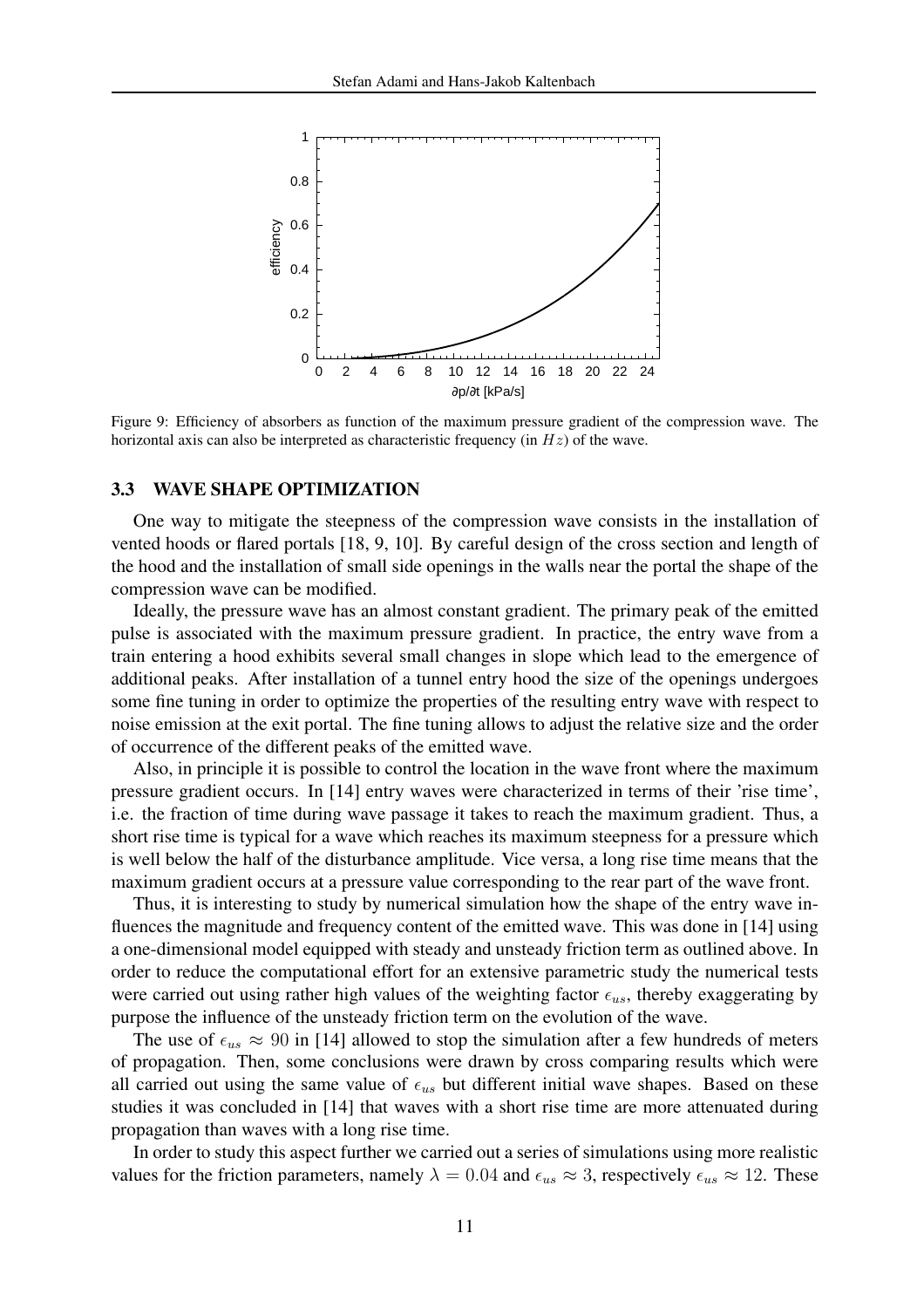values have the same order of magnitude as those used for the prediction of wave propagation on slab track prior and after installation of acoustical absorbers.

Three variants of the initial wave are shown in Fig, 10a. All have the same initial amplitude of  $\Delta p = 1500Pa$  and the same maximum gradient  $\partial p/\partial t|_{max} = 5kPa/s$  - shown in Fig, 10b - but differ with respect to the location (and accordingly to the pressure) where the maximum gradient occurs, namely at  $p = 500 Pa$ ,  $p = 750 Pa$ , or  $p = 1000 Pa$ .



Figure 10: Shape of the initial wave (a),(b) and evolution of the pressure gradient after 6000 m for  $\epsilon_{us} \approx 3$  (c) and for  $\epsilon_{us} \approx 12$  (d).

Fig. 10 c and d show the resulting waves after  $6000 \, m$  of propagation. Clearly, the choice of the friction parameter  $\epsilon_{us}$  has a strong impact with respect to the optimal wave shape. In case of low 'unsteady' friction the wave with the longest rise time steepens at a lower rate than the others. The effect is reversed in case of a higher friction coefficient  $\epsilon_{us} \approx 12$ . This behavior can clearly be contributed to a change in the relative importance of steady and unsteady friction. Thus, the conclusions on the wave shape influence reported in [14] only apply if the unsteady friction term exceeds a certain value.

The dependency of the wave properties on the friction model is further elucidated by a spectral analysis of the emitted pressure pulse. Based on the exact solution for the sound field emitted by a vibrating piston surrounded by a baffle plate Ozawa et al. [17] derived an estimation formula for the pressure disturbance  $\Delta p_{MPW}$  in the far field as function of the axial distance s from the portal. Using the abbreviations  $p' = \partial p / \partial t$ ,  $T_1 = 1.4 r/c$ ,  $T_2 = r/c$ ,  $k_1 = 1/(4\sqrt{\pi}T_1)$ ,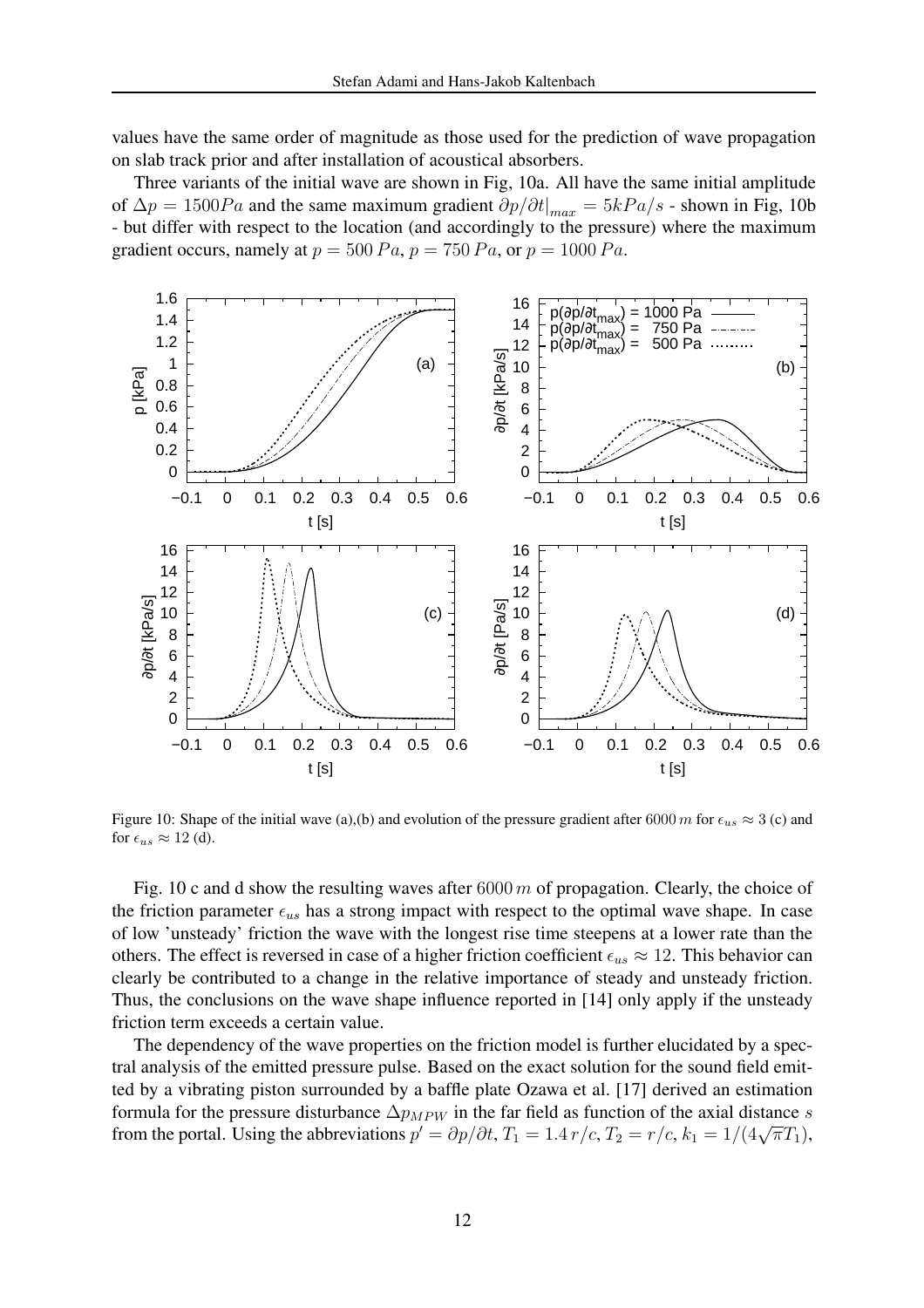and  $k_2 = 11/(50\sqrt{\pi}T_2)$  Ozawas model reads

$$
\Delta p_{MPW}|_{t+\frac{s}{c}} = \frac{2A_{tun}}{\Omega c (s+s_0)} \left[ \frac{1}{2} p'(t) + k_1 \int_0^t \exp\left(\frac{-\tau^2}{4 T_1^2}\right) p'(t-\tau) d\tau + k_2 \int_0^t \frac{\tau}{T_2} \exp\left(\frac{-\tau^2}{4 T_2^2}\right) p'(t-\tau) d\tau \right] . \tag{7}
$$

Here,  $r = 0.5 d_h$  denotes the (hydraulic) tunnel radius, c denotes the speed of sound, and  $\Omega$  is the solid angle which depends on the geometry of the portal and its surroundings.

Fig. 11 shows the spectrum of the predicted MPWs in a distance  $s = 50 m$  for the case with  $\epsilon_{us} \approx 3 \text{ using } c = 338 \, m/s, \Omega = \pi, A_{tun} = 92 \, m^2, \text{ and } d_h = 9.92 \, m.$ 



Figure 11: Power spectrum (periodogram) of the emitted pressure pulse after wave propagation for  $6000 \, m$  using  $\epsilon_{us} \approx 3$ . The signal was sampled with 3500 Hz over 0.5753 s.

It becomes obvious that the MPW signals consist primarily of infrasound with the strongest contributions below  $5 Hz$ . Fig. 11 (right) shows that the change in rise time can have a significant effect on the higher frequencies that contribute to the audible part of the signal. With respect to a C-weighting ( $L_{C,peak}$ ) the three waves differ by 0.5 to 1 dB. Based on the spectral analysis one can conclude that a wave with a rise time corresponding to half of the time of passage - in other words: a wave which reaches its maximum steepness at half of the amplitude and which has a nearly symmetrical shape - will contribute less in the audible range than either waves with short or long rise time. This shows that the maximum amplitude of the emitted pressure pulse might not be a sufficient criterion for the assessment of its potential harm to the environment.

### 4 CONCLUSIONS

The compression wave steepening in the long tunnels on the new German high-speed line can be well predicted using state-of-the-art models for the friction effects. For the selection of appropriate model parameters field measurements are needed. The development of the wave shape depends on the friction parameters and the relative weight of quasi-stationary and unsteady friction. The wave attenuation of acoustical absorbers is well prescribed by an increase of the weight of the unsteady friction term. Comparison of the wave steepening prior and after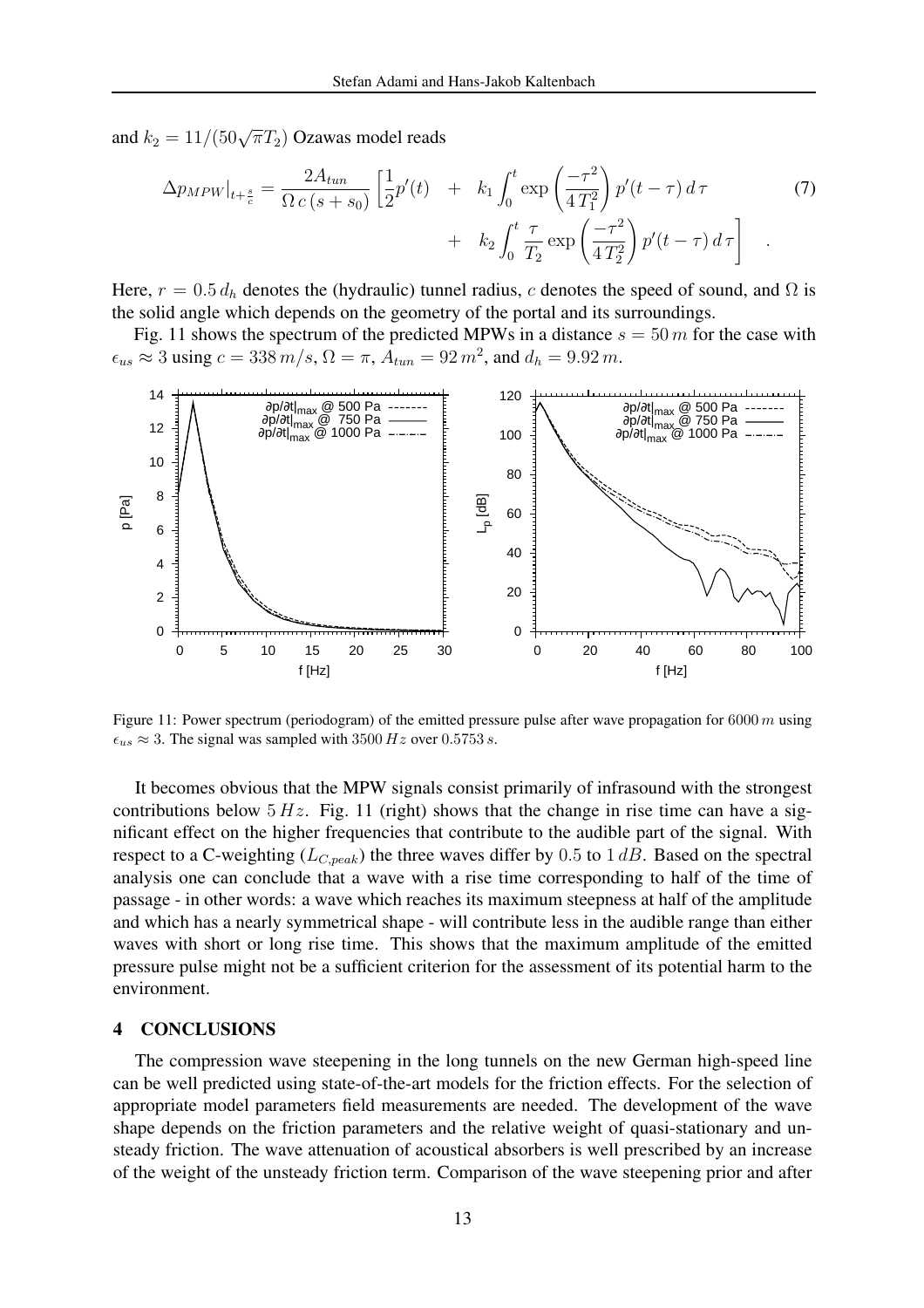installation of acoustical absorbers shows that the efficiency of the absorbers depends on the characteristic frequency of the wave.

If the unsteady friction term exceeds a certain value the findings of [14] are corroborated, namely that an entry wave with a short rise time is more attenuated than a comparable wave which reaches its maximum gradient at a later instance of the wave passage. However, with respect to contributions to the sound frequency spectrum in the audible range an entry wave with a medium rise time and nearly symmetrical shape performs better than either waves with short or long rise times.

Wave shape optimization would benefit from a more thorough justification of the friction model.

# ACKNOWLEDGMENT

We thank the aerodynamic test team of DB Systemtechnik for providing the measurements collected in 2006 on the line Nuremberg-Ingolstadt.

### REFERENCES

- [1] A. Baron, P. Molteni, and L. Vigevano. High-speed trains: prediction of micro-pressure wave radiation from tunnel portals. *Journal of Sound and Vibration*, 296:59–72, 2006.
- [2] K.-G. Degen, J. Onnich, and C. Gerbig. Acoustic assessment of micro-pressure waves radiating from tunnel exits of DB high-speed lines. *Notes on Numerical Fluid Mechanics and Mulitdisciplinary Design. Bd. 99: Noise and Vibration Mitigation for Rail Transportation Systems, Proceedings of the 9th International Workshop on Railway Noise, Munich, 4 - 8 September 2007. Schulte-Werning, B. et al. (ed.)*. Springer. 2008.
- [3] T. Fukuda, T. Miyachi, and M. Iida. Propagation of compression wave in a long slabtracked tunnel and ballast-tracked tunnel. In *Aerodynamics and Ventilation of Vehicle Tunnels, BHR Group, UK*, pages 777–788, 2006.
- [4] T. Fukuda, S. Ozawa, M. Iida, T. Takasaki, and Y. Wakabayashi. Propagation of compression wave in a long tunnel with slab tracks. *Quarterly reports of RTRI*, 46(3):188–193, 2005.
- [5] T. Fukuda, S. Ozawa, M. Iida, T. Takasaki, and Y. Wakabayashi. Distortion of compression wave propagating through very long tunnel with slab tracks. *JSME International Journal*, 49(4):1156–1164, 2006.
- [6] H.-P. Hecht and F. Schaser. Ausbau- und Neubaustrecke Karlsruhe-Basel: Streckenabschnitt 9/Katzenbergtunnel. *Eisenbahntechnische Rundschau*, 55(1/2):39–46, 2006.
- [7] J. Herb, P. Deeg, and T. Tielkes. Estimation of the sonic boom effect in future German single-track slab-track tunnels. In *Proceedings of the World Congress on Railway Research, Paper P085*, pages 187–195, 2003.
- [8] J. Herb, T. Tielkes, and P. Deeg. Assessment of possible sonic boom effects in German high-speed railway tunnels - experimental and numerical data for the wave-steepening process. In *W. Bradbury (ed.): Proceedings of the 11th International Symposion on Aerodynamics and Ventilation of Vehicle Tunnels '03, Luzern, Switzerland*, pages 775–782. BHR Group Limited, UK, 2003.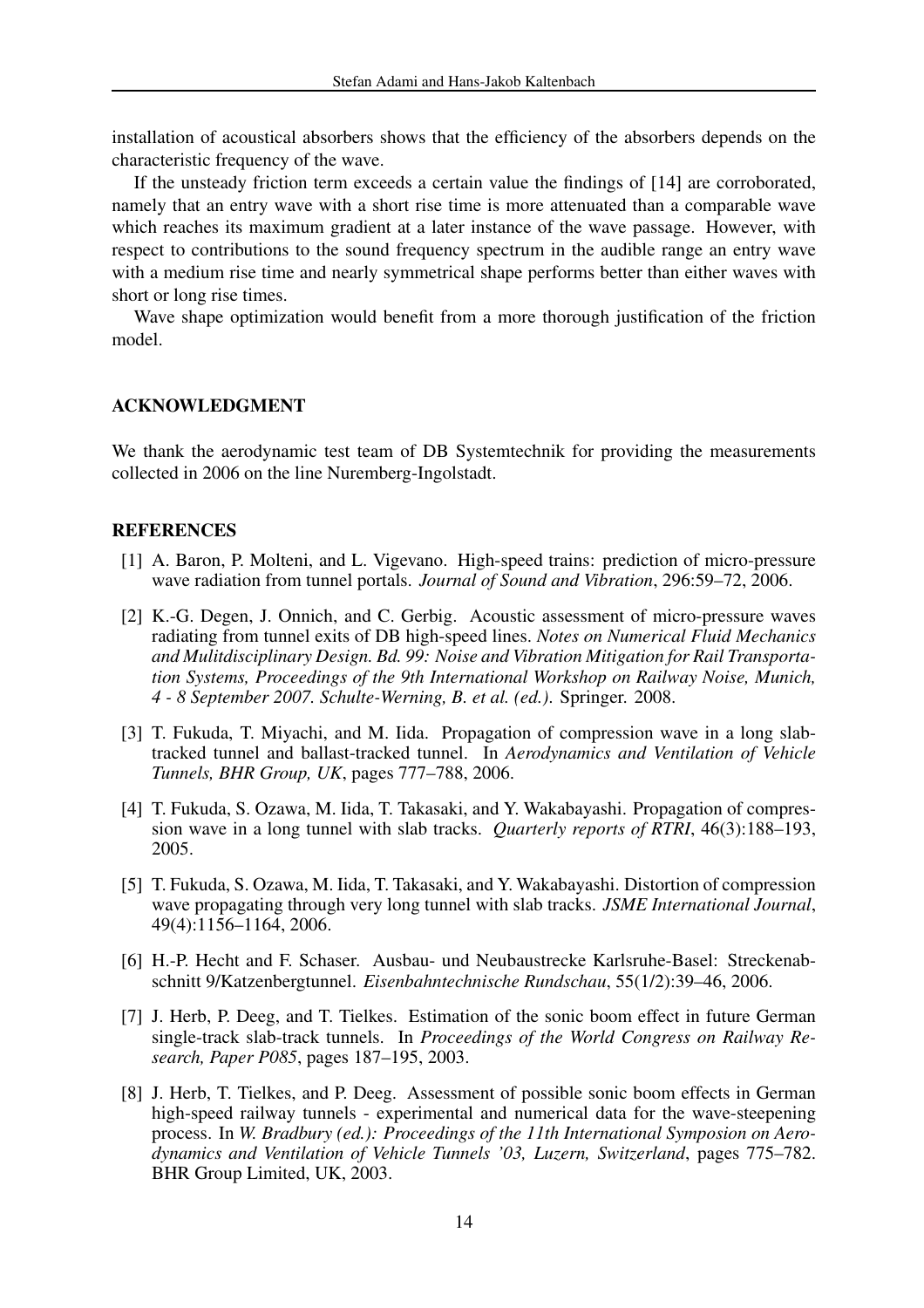- [9] M.S. Howe, M. Iida, T. Fukuda, and T. Maeda. Theoretical and experimental investigation of the compression wave generated by a train entering a tunnel with a flared portal. *Journal of Fluid Mechanics*, 425:111–132, 2000.
- [10] M.S. Howe, M. Iida, T. Maeda, and Y. Sakuma. Rapid calculation of the compression wave generated by a train entering a tunnel with a vented hood. *Journal of Sound and Vibration*, 297:267–292, 2006.
- [11] J. Keil. Projektstand der Magnetschnellbahn München Hauptbahnhof Flughafen. Elek*trische Bahnen*, 104(10):476–479, 2006.
- [12] R.J. LeVeque. *Finite Volume Methods for Hyperbolic Problems*. Cambridge University Press, 2002.
- [13] G. Matschke and C. Heine. Full scale tests on pressure wave effects in tunnels. *Notes on Numerical Fluid Mechanics*, 79:187–195, 2002.
- [14] T. Miyachi, T. Fukuda, M. Iida, T. Maeda, and S. Ozawa. Distortion of compression wave propagating through Shinkansen tunnel. *Notes on Numerical Fluid Mechanics and Mulitdisciplinary Design. Vol. 99: Noise and Vibration Mitigation for Rail Transportation Systems, Proceedings of the 9th International Workshop on Railway Noise, Munich, 4 - 8 September 2007. Schulte-Werning, B. et al. (ed.)*. Springer. 2008.
- [15] S. Ozawa, T. Maeda, T. Matsumura, K. Nakatani, and K. Uchida. Distortion of compression wave during propagation along Shinkansen tunnel. In *Aerodynamics and Ventilation of Vehicle Tunnels*, pages 211–215, 1994.
- [16] S. Ozawa, T. Maeda, T. Matsumura, and K. Uchida. Effect of ballast on pressure wave propagation through tunnels. In *International Conference on Speedup Technology for Railway and Maglev Vehicles STECH 93*, volume 2, pages 299–304, 1993.
- [17] S. Ozawa, K. Murata, and T. Maeda. Effect of ballasted track on distortion of pressure wave in tunnel and emission of micro-pressure wave. In *Aerodynamics and Ventilation of Vehicle Tunnels, BHR Group, UK*, pages 935–947, 1997.
- [18] S. Ozawa, T. Uchida, and T. Maeda. Reduction of micro-pressure wave radiated from tunnel exit by hood at tunnel entrance. *Quarterly reports of RTRI*, 19(2):77–83, 1978.
- [19] M. Schultz and H. Sockel. The influence of unsteady friction on the propagation of pressure waves in tunnels. In *Aerodynamics and Ventilation of Vehicle Tunnels, Durham, UK*, pages 123–136. BHR Group, 1988.
- [20] T. Tielkes, H.-J. Kaltenbach, M. Hieke, P. Deeg, and M. Eisenlauer. Measures to counteract micro-pressure waves radiating from tunnel exits of DB's new Nuremberg - Ingolstadt high - speed line. *Notes on Numerical Fluid Mechanics and Mulitdisciplinary Design. Vol. 99: Noise and Vibration Mitigation for Rail Transportation Systems, Proceedings of the 9th International Workshop on Railway Noise, Munich, 4 - 8 September 2007. Schulte-Werning, B. et al. (ed.)*. Springer. 2008.
- [21] Th. Tielkes. Aerodynamic Aspects of Maglev System. In R. Schach and M. Witt, editors, *MAGLEV'2006. The 19th International Conference on Magnetically Levitated Systems and Linear Drives. 13.-15. September 2006, Dresden, Germany. ISBN: 3-86005-535-6.*, pages 641–649, 2006.
- [22] A.E. Vardy and J.M.B. Brown. Transient, turbulent, smooth pipe friction. *Journal of Hydraulic Research*, 33(4):435–456, 1995.